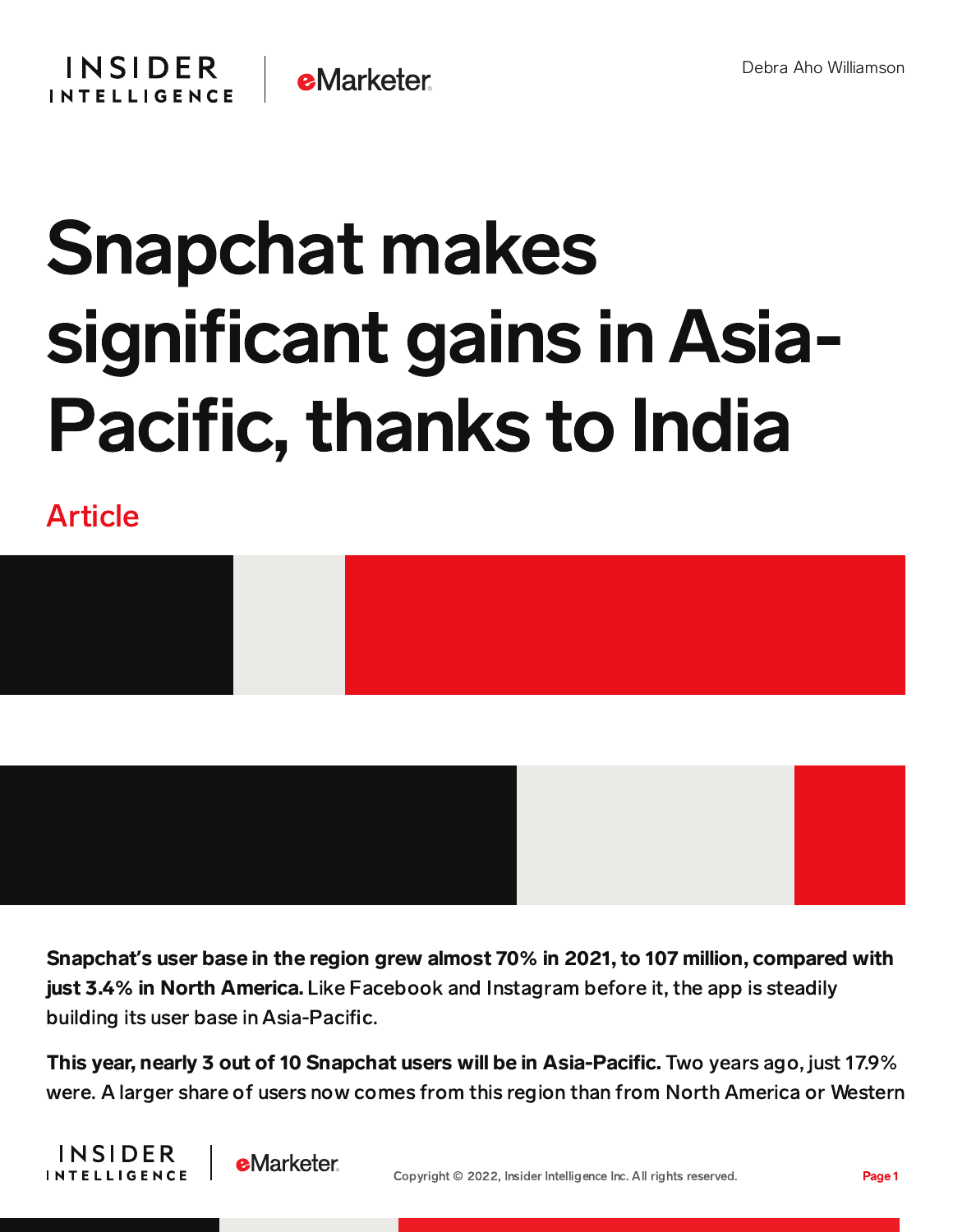Europe, and the growth trend will continue, with an additional 24.5 million new users this year, up 22.8%.



What**'**s driving the growth? India. Gains in the country (it more than doubled its user base there last year) helped Snapchat achieve a 20.9% increase in worldwide users in 2021.



mobile phone app at least once per month Source: eMarketer, November 2021

T11782

eMarketer | InsiderIntelligence.com